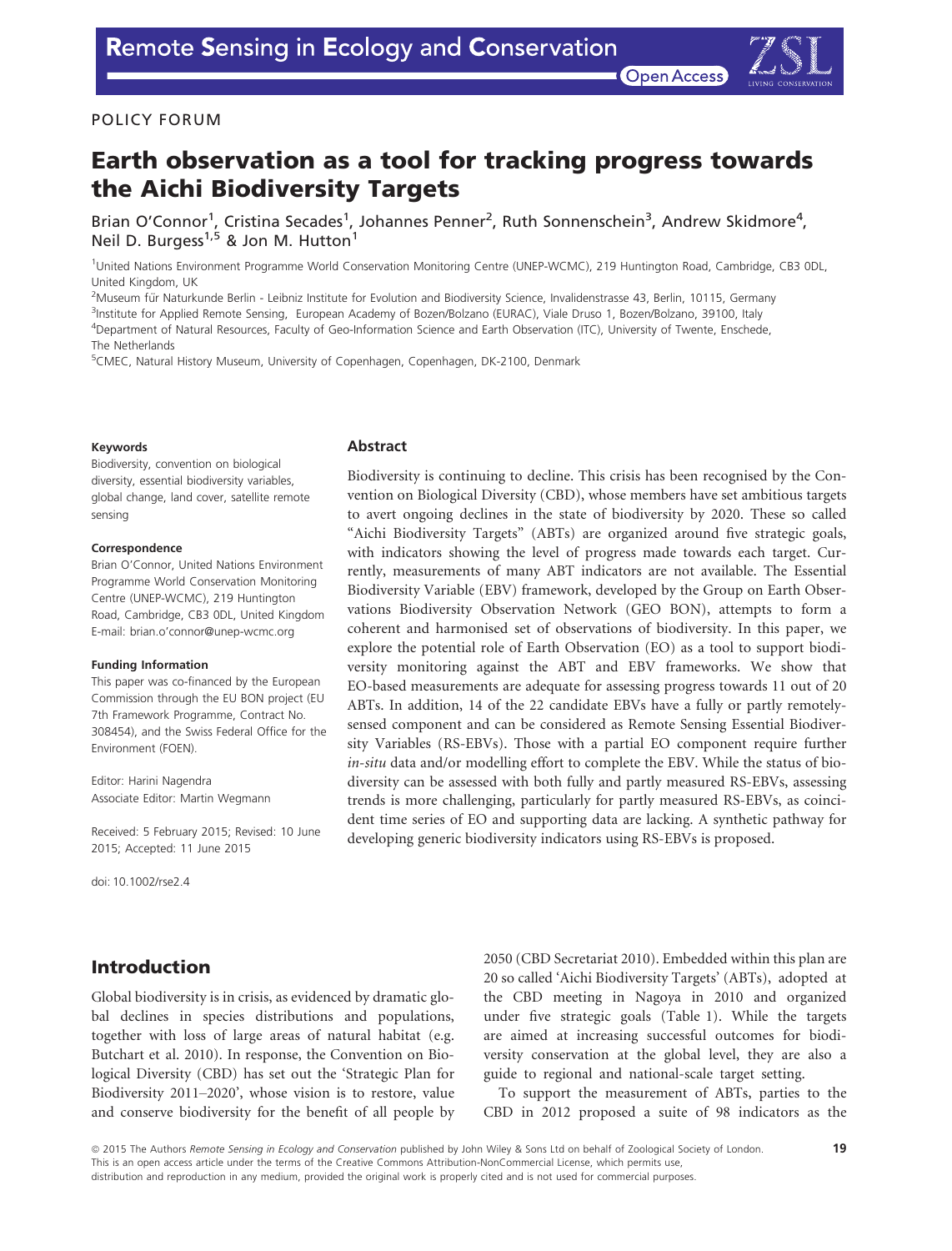Table 1. Adequacy of EO data products to address the Aichi Targets as evidenced by the candidate EBVs which can be remotely sensed (RS-EBVs). Examples of RS-EBVs are shown for the Targets with high and medium adequacy as well as the possible EO approach which can be used to measure the EBV. The examples shown are indicative and more than one EBV can map to a Target.

| Strategic goal                                                                                                                | Aichi biodiversity targets                                                                                                                                                                                                                                                                                          | Adequacy of current<br>EO data products | Candidate RS-EBV<br>(where applicable)                                            | Sample EO product or<br>observational approach                                                                                             |  |
|-------------------------------------------------------------------------------------------------------------------------------|---------------------------------------------------------------------------------------------------------------------------------------------------------------------------------------------------------------------------------------------------------------------------------------------------------------------|-----------------------------------------|-----------------------------------------------------------------------------------|--------------------------------------------------------------------------------------------------------------------------------------------|--|
| A: Address the underlying<br>causes of biodiversity<br>loss by mainstreaming<br>biodiversity across<br>government and society | 1. Awareness of<br>biodiversity values<br>2. Integration of<br>biodiversity values<br>3. Incentives                                                                                                                                                                                                                 | O                                       |                                                                                   |                                                                                                                                            |  |
|                                                                                                                               | 4. Sustainable production<br>and consumption                                                                                                                                                                                                                                                                        | ∩                                       | Net primary and secondary<br>productivity                                         | EO-based measures of<br>productivity (NDVI,<br>FAPAR etc.) EO-ba                                                                           |  |
| B: Reduce the direct<br>pressures on biodiversity                                                                             | 5. Habitat loss, fragmentation<br>and degradation                                                                                                                                                                                                                                                                   | $\bullet$                               | Ecosystem extent and<br>fragmentation                                             | Land cover change                                                                                                                          |  |
| and promote<br>sustainable use                                                                                                | 6. Sustainable exploitation<br>of marine resources                                                                                                                                                                                                                                                                  | $\bullet$                               | Net Primary Productivity                                                          | FAPAR, ocean greenness                                                                                                                     |  |
|                                                                                                                               | 7. Sustainable management                                                                                                                                                                                                                                                                                           | $\bullet$                               | Habitat structure                                                                 | Land cover and Tree<br>height (LiDAR or RADAR)                                                                                             |  |
|                                                                                                                               | 8. Pollution reduction                                                                                                                                                                                                                                                                                              |                                         | Nutrient Retention                                                                | EO-based observations of<br>crop cover to infer<br>nutrient retention over<br>large areas, for example<br>watershed                        |  |
|                                                                                                                               | 9. Control of invasive<br>alien species                                                                                                                                                                                                                                                                             | $\bullet$                               | Species distribution                                                              | EO-based vegetation<br>maps as input to species<br>distribution model                                                                      |  |
|                                                                                                                               | 10. Coral reefs and other<br>vulnerable ecosystems                                                                                                                                                                                                                                                                  | $\bullet$                               | Ecosystem composition by<br>functional type and/or<br>habitat structure           | Functional type can be<br>inferred from RS,<br>structure obtained by<br>3-D survey, for example<br>underwater sonar or<br>airborne LiDAR   |  |
| C: To improve the status of<br>biodiversity by safeguarding                                                                   | 11. Protected areas                                                                                                                                                                                                                                                                                                 | O                                       | Ecosystem extent and<br>fragmentation                                             | Land cover and<br>surrounding matrix                                                                                                       |  |
| ecosystems, species and<br>genetic diversity                                                                                  | 12. Prevented extinctions<br>of threatened species                                                                                                                                                                                                                                                                  | O                                       | Population abundance                                                              | Tracking and remote<br>observation of individuals<br>through satellite telemetry                                                           |  |
|                                                                                                                               | 13. Genetic diversity<br>of socio-economically<br>and culturally species                                                                                                                                                                                                                                            |                                         |                                                                                   |                                                                                                                                            |  |
| D: Enhance the benefits<br>to all from biodiversity<br>and ecosystem services                                                 | 14. Ecosystem services<br>safeguarded                                                                                                                                                                                                                                                                               |                                         | Ecosystem composition by<br>functional type Ecosystem<br>extent and fragmentation | Plant functional traits<br>determine the productivity<br>of an ecosystem<br>Land surface phenology<br>from vegetation index<br>time series |  |
|                                                                                                                               | 15. Ecosystem resilience<br>enhanced                                                                                                                                                                                                                                                                                | O                                       | Phenology and/or land<br>cover change                                             |                                                                                                                                            |  |
| E: Enhance implementation<br>through participatory<br>planning, knowledge<br>management and<br>capacity building              | 16. Nagoya protocol enforced<br>17. Parties implement<br>National Biodiversity<br>Strategy and Action Plans<br>18. Traditional knowledge<br>respected and protected<br>19. Biodiversity knowledge and<br>technology widely used<br>20. Resource mobilization<br>and finances directed towards<br>the Strategic Plan |                                         |                                                                                   |                                                                                                                                            |  |

Low adequacy = red, medium adequacy = amber and high adequacy = green, these ratings are based on the expert consultation process of Secades et al. (2014) as discussed in section Status of Earth Observation as a tool for monitoring global conservation targets.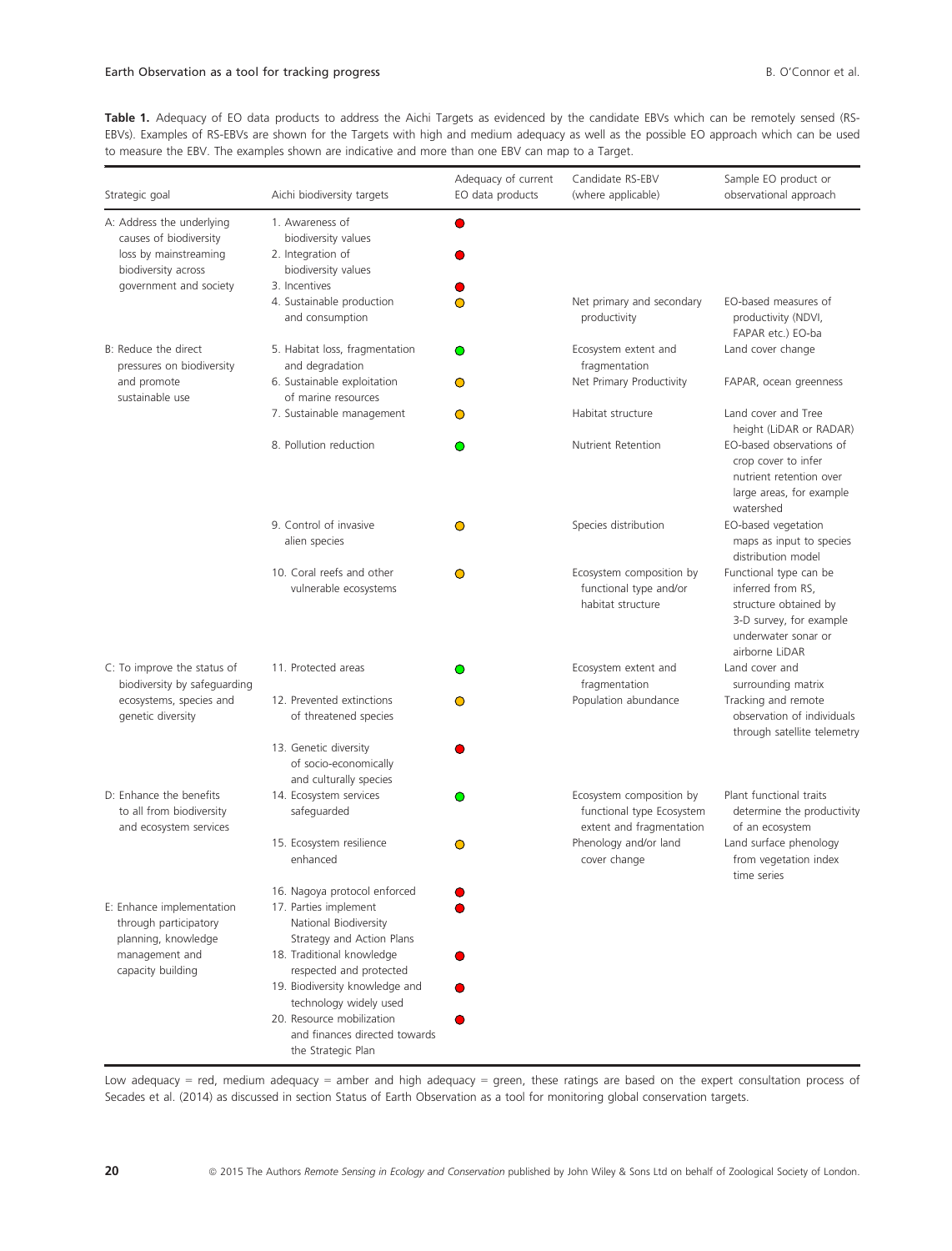basis for reporting progress target by target (CBD COP11, Decision XI/3). In 2014, a series of 55 indicators that met pre-defined criteria were used in the Global Biodiversity Outlook (GBO4), which presents a mid-term evaluation of progress towards achieving these targets (Tittensor et al. 2014). One of the conclusions of the GBO4 was that many of the indicators that were being used were problematic due to a lack of data standardization, lack of global coverage, low spatial resolution (often countries) and lack of long-time series for measurements.

In an attempt to overcome some of these challenges and assist in the monitoring of targets in the future the 'Group on Earth Observations Biodiversity Observation Network' (GEO BON) has proposed a set of candidate 'Essential Biodiversity Variables' (EBV) (Pereira et al. 2013). The development of the EBVs was inspired by the 50 'Essential Climate Variables' which have been endorsed by the 'Global Climate Observing System' to support the work of intergovernmental interface between climate policy and climate science (i.e. the United Nations Framework Convention on Climate Change and the Intergovernmental Panel on Climate Change (IPCC); Pereira et al. 2013). It is also hoped that the EBVs will be relevant to the newly formed Intergovernmental Platform on Biodiversity and Ecosystem Services (IPBES) which aims to achieve for biodiversity and ecosystem services what the IPCC has achieved for climate (Brooks et al. 2014).

The EBVs provide a distinct but complementary framework to the CBD targets and their respective indicators and occupy an intermediate conceptual level between low-level primary observations and high-level policy-relevant indicators. The list of proposed EBVs is arranged into six discrete groups or EBV classes that are thematically ordered based on the type of variables they target. The EBV classes span a range of scales from ecosystems to species to genes. For each EBV class furthermore a total of 22 individual EBVs and supporting EBV measurements are proposed. While the EBV classes are categorical groups, individual EBVs within each class are specific quantifiable variables which can be precisely measured. While understanding of how the EBV framework fits into current international policy instruments is growing, gaps for biodiversity information continue to persist within certain EBV classes such as Genetic Composition (Geijzendorffer et al. 2015). Knowledge of how they can be filled is the subject of ongoing discussion as is a complete and final set of definitive EBVs.

Earth Observation is an all-encompassing description of both direct and indirect observations of the Earth's surface via active or passive sensors on space-based, airborne, ground-based, ship-borne or underwater systems (Andrefouet et al. 2008). Although non-space forms of EO can provide multi-dimensional data on ecosystems, climate and atmosphere-biosphere at local to regional scales in support of biodiversity conservation and management (Turner 2014; Corbane et al. 2015), satellitebased Earth Observation (EO) is the only truly global monitoring tool adequate for the large and complicated task of assessing the status and trends of global biodiversity. Therefore, the goal of this study was to link satellite EO data products with indicators for the ABTs and the emerging EBVs, using a harmonized framework which summarizes biodiversity status and trends. The specific objectives of this study are:

- 1 To summarize the role of EO as a tool to track progress towards the 2020 Aichi Biodiversity Targets by quantifying the number of indicators which could be partly or wholly measured with satellite data products.
- 2 To further develop the emerging EBV concepts through the medium of EO by refining a subset of the candidate list of EBVs proposed by Pereira et al. (2013) referred to here as Remote Sensing – Essential Biodiversity Variables (RS-EBVs).

To achieve this goal we review the ABTs and EBVs against direct and indirect, operational and emerging, EO data products. The review was conducted by consulting expert opinion and categorically rating the Targets based on the adequacy of currently available EO technology to build indicators per target. The potential RS-EBVs were also matched with their respective EO data products. To summarize this information a monitoring framework is proposed where RS-EBVs are used to harmonize observations prior to the indicator stage. Potential obstacles to implementing this framework and challenges to its adoption by the wider science and policy community are discussed. Finally, upcoming satellite missions which could offer potential for assessing global biodiversity status and trends beyond the 2020 timeframe of the CBD's current Strategic Plan for Biodiversity are discussed.

#### Status of Earth Observation as a Tool for Monitoring Global Conservation Targets

The benefits of satellite-based EO as a measurement tool for global biodiversity indicators are listed below:

- 1 Synoptic view of the Earth's surface; polar-orbiting, sun synchronous EO sensors observe wide swaths of the Earth in one pass, acquiring and storing large amounts of Earth surface imagery under constant conditions of solar illumination
- 2 Regular and repeatable observations; polar-orbiting EO satellites orbit the Earth several times per day allowing consistent and systematic surface observations of the entire Earth surface (with the exception of the extreme poles)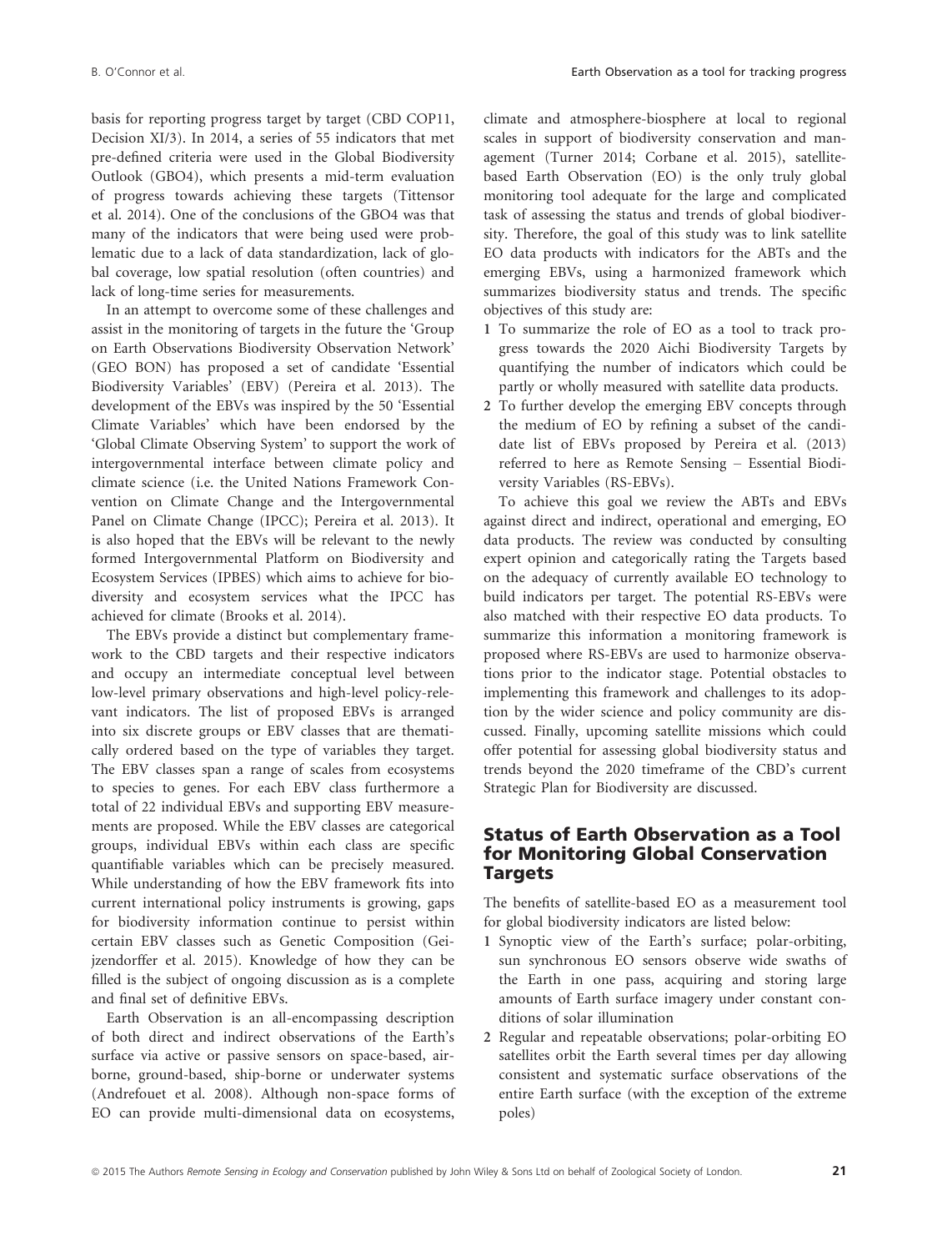- 3 Multi-annual time series of observations; since the 1970s the average operational lifetime of an EO mission has almost tripled to today's average mission lifetime of 8.6 years (Belward and Skøien 2015) enabling more stable and continuous observations from the same sensor over several years or more
- 4 Cost-effective for monitoring remote and inaccessible areas; EO satellites are designed to observe any location on the Earth's surface at some time in their orbit, albeit with some constraints around polar regions, permitting observation of areas otherwise inaccessible for groundbased surveys

These benefits are enhanced when combined with near-Earth and sub-surface forms of EO such as acoustic devices, airborne sensors and Unmanned Airborne Vehicles (UAVs). This multi-scale combination provides a powerful measuring and monitoring tool for biodiversity conservation as has been shown across different scales (Kerr and Ostrovsky 2003) and thematic applications ranging from tracking the impact of climate change on ecosystems to evaluating the effectiveness of conservation measures (Rose et al. 2015). The potential of satellitebased EO in building global environmental indicators has been demonstrated for ambient air pollution, coastal eutrophication and biomass burning (De Sherbinin et al. 2014).

Here, we aim to highlight the state of this potential for monitoring progress towards the ABTs and the emerging EBVs by summarizing information collated by an external

review conducted by Secades et al. (2014). The approach taken was firstly to map EO products against ABTs using expert opinion from 19 specialists (see Appendix) and then to rate their responses on a qualitative scale of adequacy; with the scale ranging from not observable (red rating), to partially observable (amber rating), and totally observable from EO data products (green). Each of the 98 indicators contained in the indicative list of indicators (CBD Decision XI/3) was matched to their respective ABT and then assessed in terms of being measurable by EO (yes or no). Second, all those EBVs that could be measured by EO were determined by expert review from the list of 22 candidate EBVs.

With regard to the ABTs, analysis of the 98 indicative indicators shows how 11 of 20 Aichi Targets (Targets 4- 15, except Target 13) can be partly or wholly measured using EO products (Table 1). Targets within some of the CBD Goals appear to benefit more from EO than others; in particular Targets 5–10 in Strategic Goal B which all have a measurable spatial component. Indicators for Targets in Strategic Goals C and D such as the Living Planet and Red List Index (Target 12) and genetic diversity of terrestrial domesticated animals (Target 13) do not currently use EO data. It is more challenging to find a role for EO in measuring indicators in Goals C and D, with the exception of protected area management effectiveness (Target 11), for which land cover change provides an indicator (Andam et al. 2008; Joppa and Pfaff 2011; Beresford et al. 2013), as well as indicators on the provi-



Figure 1. The proposed pathway from EO measurements to EBVs, biodiversity indicators and Aichi Biodiversity Targets with examples of EO measurements for fully and partly measured RS-EBVs.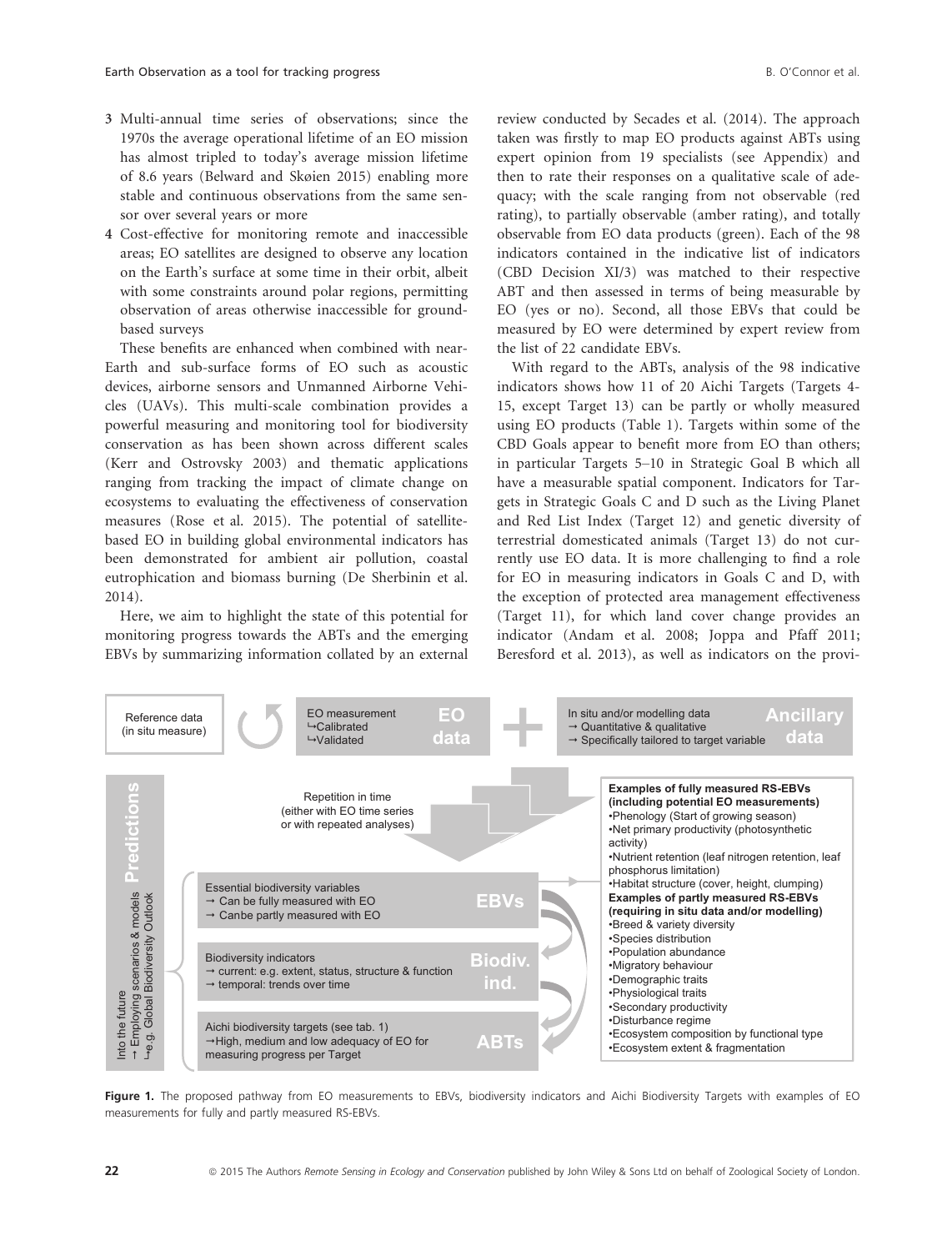sion of ecosystem services (Target 14) such as carbon sequestration and water cycling which have spatially explicit biophysical components (Tallis et al. 2012). Hyperspectral-based monitoring is in the research and development stage for other targets in Strategic Goals C and D, for example spectral heterogeneity as a proxy for species diversity (Target 13) (Oindo et al. 2003; Rocchini et al. 2010). These experimental approaches require more work to prove their operational readiness and utility as indicators at a global scale. EO has the most limited role in indicators for targets in Strategic Goals A and E which address human knowledge, perception, awareness and values related to biodiversity and its conservation. However, creating awareness of biodiversity values through the dissemination of knowledge generated through EO technology can and should be quantified as an indicator for Target 1. Similarly, the number of education, training and public outreach activities which combine biodiversity-related knowledge with EO could form an indicator for Target 19. These examples show a more indirect but nevertheless important contribution of EO as a supporting technology for the ABT indicators.

The 22 candidate EBVs were also matched against satellite-based EO data products, using the same expert opinion described showing that 14 of 22 EBVs have been identified as either fully or partly measurable from EO data, comprising 4 of the 5 EBV classes. The classes of variables at a level of biological organization commensurate with the scale of spaceborne EO measurements such as Ecosystem structure and Ecosystem function are less challenging to match with EO data products than those at the level of species and genes such as Species traits and Community composition. In these latter cases, non-EObased measurements of species, individuals and their genetic diversity are required and therefore could not be described as RS-EBVs. However, species traits such as phenology, can be approximated over broad areas through time series analysis of EO data (USGS 2014b).

In Table 1, an EO-based approach to measure an example RS-EBV is suggested next to each ABT that has a 'green' or 'amber' rating. Some RS-EBVs are listed twice as they could potentially produce relevant indicators for two or more ABTs, for example ecosystem extent and fragmentation for Target 11 and 14.

#### Towards Integrated Biodiversity Monitoring that Informs Policy

In Figure 1 we propose a workflow structure whereby the RS-EBVs can be used to harmonize observations for biodiversity indicators. The first step of this workflow is the conversion of the physical EO at-sensor signal into biophysical measurements of the Earth's surface through calibration and validation with in -situ measurements. The next step is to turn these measurements into fully or partly measurable RS-EBVs using ancillary data that can be in the form of qualitative (categories or nominal labels) or quantitative (proportions) measurements derived from real world (in situ), simulated (modelled) or by other EO measurements (e.g. climatological and topographical observations). These ancillary data provide an independent means of assessing the extent or biophysical condition of the target variable of interest. Phenology presents an example of a fully measurable RS-EBV that can be directly retrieved from time series of vegetation index data while yielding usable indicators of ecosystem condition and health such as when the growing seasons starts. For example nine phenology indicator variables at 250 m and 1000 m resolution for the contiguous US are annually produced by the United States Geological Survey remote sensing of land surface phenology programme (USGS 2014b). The fully measurable RS-EBVs are totally dependent on the operational production of their respective EO measurements and the maintenance of consistent global coverage over time. The partly measured RS-EBVs on the other hand require extra ancillary data and/or modelling in addition to EO measurements to transform them into usable biodiversity indicators, for example in estimating a species range, species distribution models require remotely sensed observations of climate, topography and other biophysical data to generate indicators of where and when a species is likely to occur. A potential limitation of the partly measurable EBV is their dependency on coincident in situ and EO time series data, which cannot always be guaranteed thereby reducing their use in assessing trends.

#### Challenges to Integrated Biodiversity **Monitoring**

A number of potential obstacles pose a challenge to the further development and deployment of EO for biodiversity conservation such as data continuity, data affordability and data access (Turner et al. 2015). Some of these as well as newer challenges are described below in the context of the ABTs while summarized and supported by examples in Table 2. The challenges can be summarized into four main themes some of which are overlapping; (1) The need for standardization, (2) Opportunities for inter-disciplinary collaboration, (3) Establishing priorities, (4) Designating leadership and institutional oversight.

#### Challenge 1: Standardization in EO data and products

A major challenge to trend analysis in biodiversity is the lack of long-term (multi-decadal) and global EO time ser-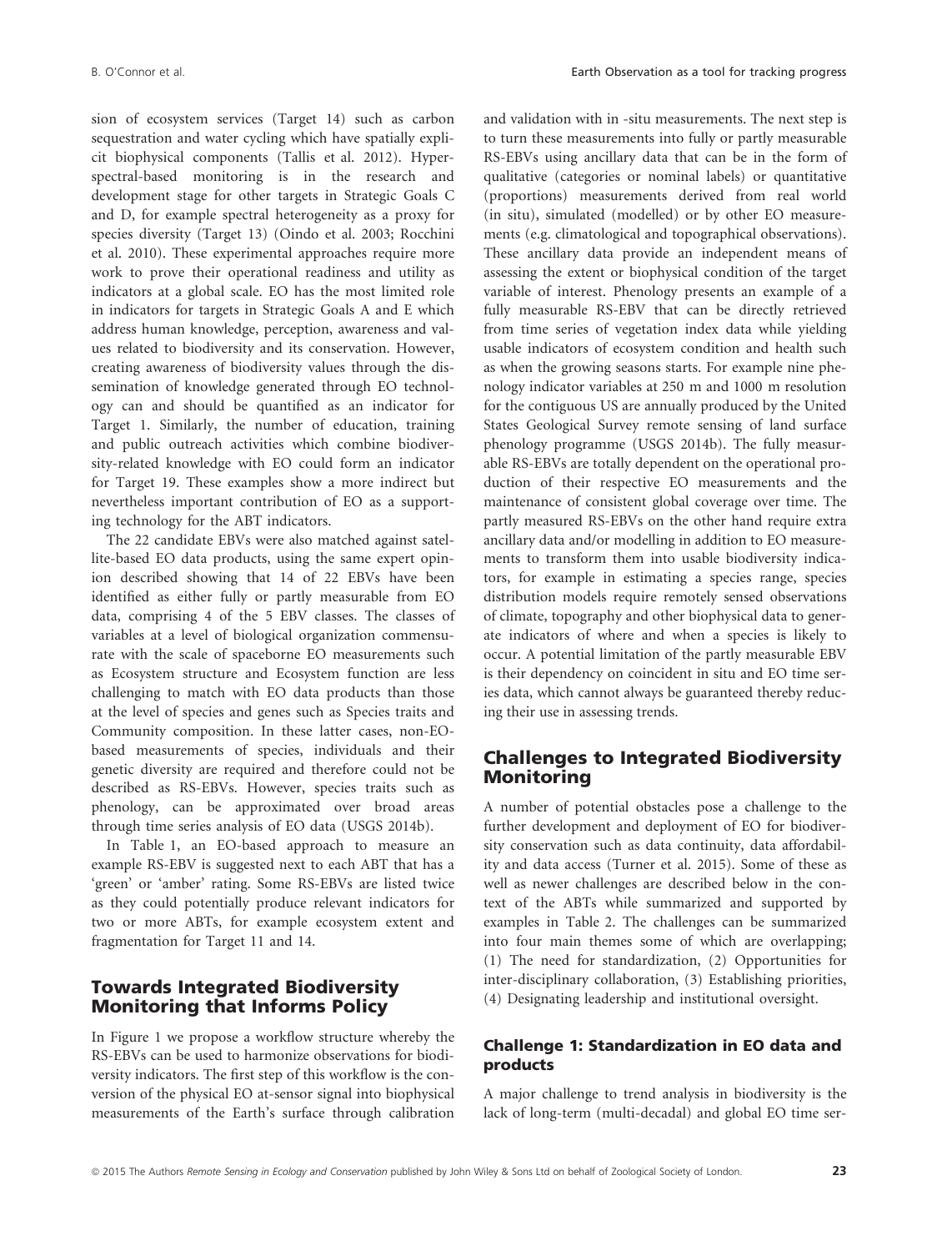| ence source.                                                                  |                                                                                                                                   |                                                                                                                               |                                                                                                                                                                        |                                                                                                                                                         |                                                               |
|-------------------------------------------------------------------------------|-----------------------------------------------------------------------------------------------------------------------------------|-------------------------------------------------------------------------------------------------------------------------------|------------------------------------------------------------------------------------------------------------------------------------------------------------------------|---------------------------------------------------------------------------------------------------------------------------------------------------------|---------------------------------------------------------------|
| Challenge                                                                     | Description                                                                                                                       | Scale of challenge                                                                                                            | Potential solutions                                                                                                                                                    | Example solution                                                                                                                                        | Reference                                                     |
| EO data and products<br>1: Standardization in                                 | by changing methodologies<br>data archives for coherent<br>time series compounded<br>No back-calibration of                       | International - harmonization<br>lead agencies producing<br>methodologies among<br>of data sources and<br>EO data products    | with back-calibration of archival<br>datasets and harmonization of<br>Interoperable satellite systems<br>processing algorithms                                         | Landsat archive and Landsat-8<br>continuity mission with ESA<br>Sentinel-2 satellites                                                                   | Sexton et al. (2013)                                          |
| opportunities for<br>inter-disciplinary<br>2: Providing more<br>collaboration | Experts in EO data processing<br>biodiversity concepts - EO<br>data products are not<br>not trained in applied<br>fit for purpose | Developing world countries<br>International -Developed and                                                                    | biodiversity conservation policy<br>Knowledge of established EO<br>data providers must be<br>matched with that of<br>specialists to enable<br>knowledge transfer       | institutes, developing internship<br>programmes for students with<br>specialist teams in recognized<br>multi-disciplinary skills<br>Employment of mixed | (Brazilian Government)<br>Global Forest Watch<br>(2014) DETER |
| 3: Establishing priorities<br>for EO in biodiversity<br>conservation          | example for land cover change<br>A lack of funding and scientific<br>interest in change detection<br>from EO data archives, for   | major remote sensing institutes<br>Institutional - aligning priorities<br>of policy fora such as the<br>CBD and IPBES and the | Inter-calibration of the EO data<br>medium resolution land cover<br>data over multiple decades<br>record to generate global,                                           | GlobeLand 30, ESA Climate<br>Change Initiative (global<br>land cover 2000,<br>2005 and 2010)                                                            | Defourny et al. (2014)<br>Jun et al. (2014);                  |
| 4: Designating leadership<br>and institutional<br>oversight                   | are in line with user needs<br>biodiversity observations<br>No overseeing authority<br>ensuring EO-based                          | body needed to provide<br>leadership in this area<br>inter-governmental<br>International - An                                 | GEO BON network for facilitating<br>inter-disciplinary dialogue and<br>IPBES for achieving consensus<br>on what biodiversity and<br>ecosystem services<br>need from EO | on Remote Sensing for EBVs<br>GEO BON workshops                                                                                                         | Coops (2014)<br>Wulder and                                    |

Table 2. The key challenges preventing the use of Earth Observation (EO) in the development of biodiversity indicators with proposed solutions, examples of solution implementation and a refer-

Table 2. The key challenges preventing the use of Earth Observation (EO) in the development of biodiversity indicators with proposed solutions, examples of solution implementation and a refer-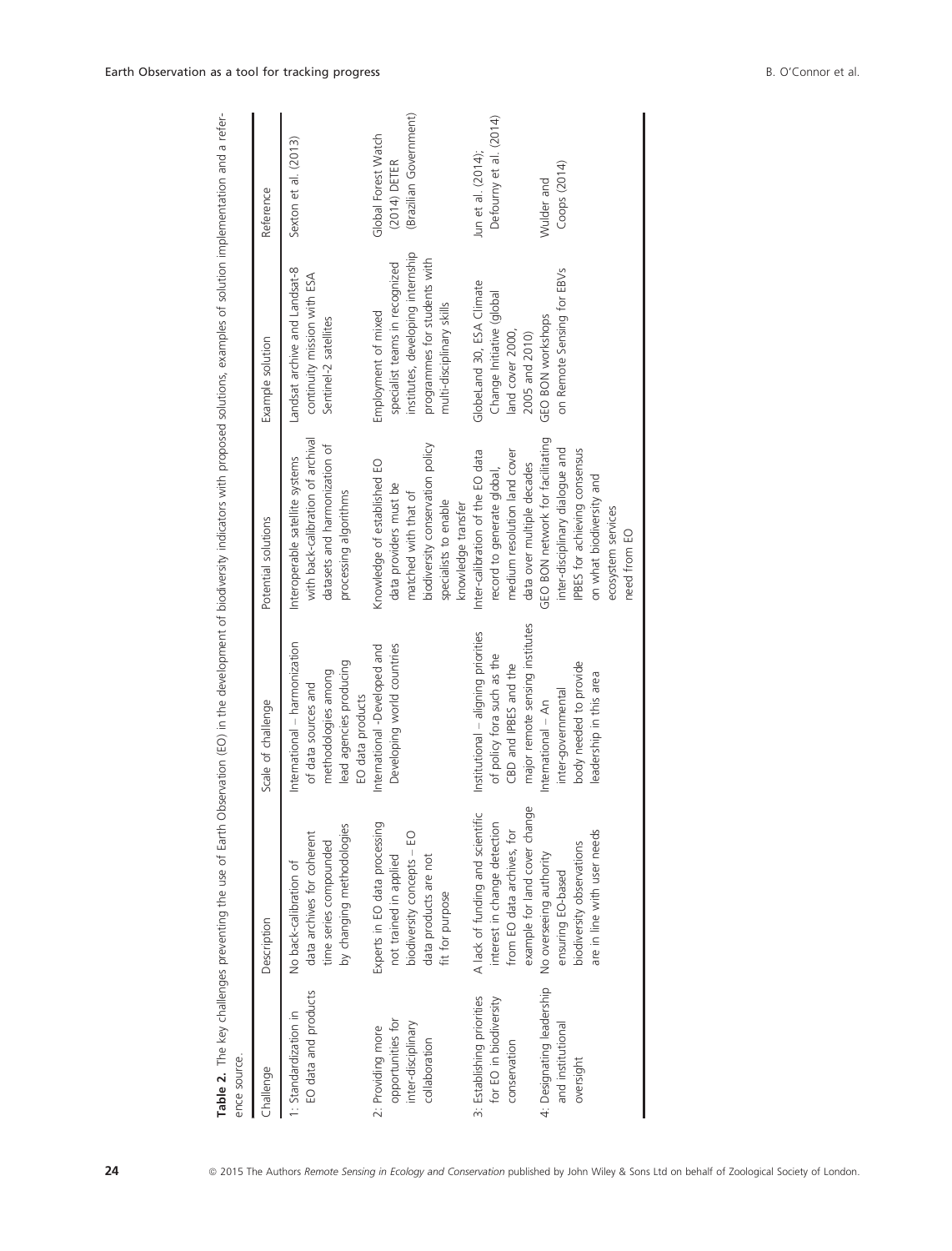ies of measurements (relevant to biodiversity) which has been thoroughly inter-calibrated and validated. While inter-calibration has largely been achieved between families of sensors such as Landsat, MODIS and NOAA AVHRR, giving access to multi-decadal time series in the case of Landsat, cross-calibration is still an unresolved issue. The Landsat Continuity Mission (Landsat 8) offers comparability with the ESA Sentinel-2 satellite and should combine the high revisit time and high spatial resolution of both satellite series into a continuous data record. However, the problem of calibration is compounded by the lack of standards at the validation phase where preprocessing methods turning EO data into an EO measurement differ between image providers sometimes rendering the same data products incomparable. Secondary to this obstacle is the unfulfilled need for consistent high level data products such as the climate data record (CDR) of the USGS which allow valid change detection through the provision of consistent surface reflectance products for example (USGS 2014a).

#### Challenge 2: Providing more long-term opportunities for inter-disciplinary collaboration

The diverse but not mutually exclusive expertise of remote sensing and biodiversity conservation scientists have been separated, most notably in different university departments, preventing cross -fertilization of ideas and interests (Pettorelli et al. 2014). Therefore, the expertise and capacity needed to transform EO measurements into RS-EBVs and harmonize observations for biodiversity monitoring are disparate and fragmented. As a result, EO-based indicators that are used internationally for global reporting on status and trends can struggle to have policy relevance and wider acceptance by the biodiversity community, for example as evidenced by recent criticism of the Hansen et al. (2013) effort to monitor global forest change from 12 years of Landsat data based on different interpretations of what constitutes deforestation versus tree cover loss (Tropek et al. 2014). More dialogue between the conservation and remote sensing community could reduce future misunderstandings and help manage expectations of what EO can and cannot deliver.

#### Challenge 3. Establishing priorities for EO in biodiversity conservation

Ensuring that EO-based tools and services deliver real outcomes for biodiversity conservation is challenging not least because of a lack of consensus on what conservation really needs from EO. As it stands, a global trend towards cheaper, smaller, longer lasting and higher spatial resolution EO satellites has created a demand for newer and more innovative EO data products (Belward and Skøien 2015). This progression in technology captures the imagination of researchers and funders alike, and provides research opportunities for the next generation of doctoral students. However, there are few career rewards for generating repetitive data from old satellite sensors at lower spatial resolution, even though this would be of great utility for conservation monitoring purposes not least in the quest for a global and multi-decadal conservationrelevant land cover change product – a need highlighted by two recent unpublished surveys among the conservation community (CEOS Biodiversity 2012; Cambridge Conservation Initiative 2010). However, the challenges in relating land cover to habitat and reducing confusion between EObased definitions of land cover and ground realities cannot be discounted. Problems also occur when extensive habitat loss has occurred prior to the availability of EO data. Defining the original state of land cover prior to change can be challenging in the absence of EO data and solutions require careful thought.

|  | Table 3. Upcoming Earth Observation (EO) missions which have the potential to vield both direct and indirect observations of biodiversity. |  |  |  |
|--|--------------------------------------------------------------------------------------------------------------------------------------------|--|--|--|
|  |                                                                                                                                            |  |  |  |

| Satellite              | Sensor(s)                        | Agency                           | Expected launch date | Key observation characteristics for terrestrial biodiversity                                                                       |
|------------------------|----------------------------------|----------------------------------|----------------------|------------------------------------------------------------------------------------------------------------------------------------|
| Sentinel-2             | Optical multi spectral           | ESA                              | April - June 2015    | Global plant status and health every 5 days<br>at 10 m spatial resolution providing continuity<br>with Landsat and SPOT satellites |
| EnMap                  | Hyperspectral<br>sensor          | German Aerospace<br>Center (DLR) | 2018                 | Global biochemical and biophysical parameter<br>retrievals and fine scale ecosystem transitions                                    |
| <b>HYSPIRI</b>         | Hyperspectral<br>Infrared Imager | <b>NASA</b>                      | 2022 or later        | Global assessments of vegetation canopy condition,<br>invasive species and plant disease                                           |
| ICESat-2               | Laser altimeter                  | <b>NASA</b>                      | 2017                 | Global vegetation height from which<br>biomass carbon can be inferred                                                              |
| <b>BIOMASS</b><br>2020 | P-band radar                     | ESA                              | 2020                 | Status and trends in above ground<br>biomass of tropical forests                                                                   |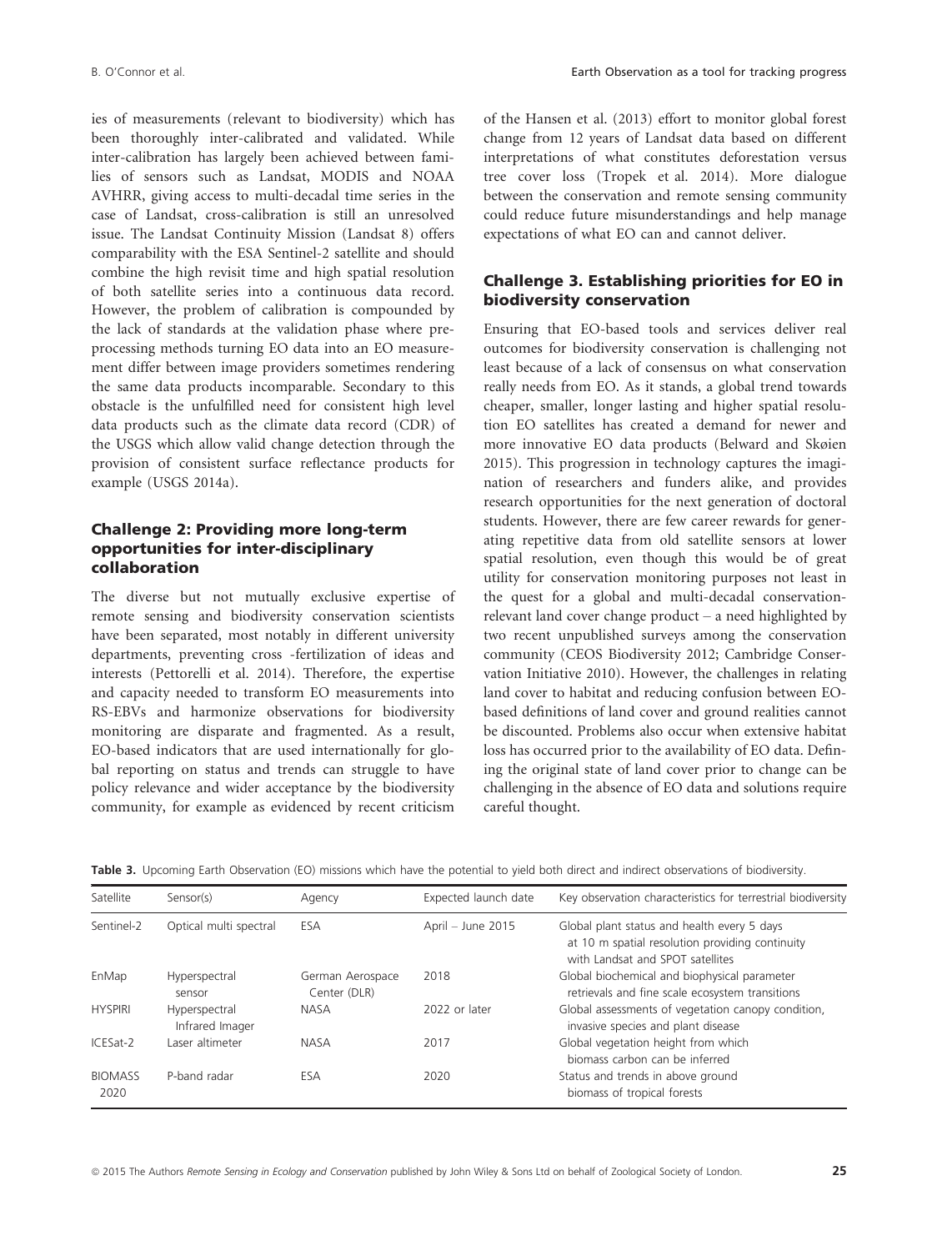#### Challenge 4. Designating leadership and institutional oversight

The above challenge can only be tackled through strong leadership. Organizational leadership is currently lacking in efforts to establish an integrated biodiversity monitoring system. At present EO data and products are diverse and the linkage between their production and user needs is not always evident. In particular, there is no responsible authority ensuring that EO data are suitable and used to develop biodiversity and ecosystem service change indicators. The emerging IPBES would appear to be a prime candidate for this role, however. In that regard IPBES would function in the same way as the IPCC has in terms of defining the science/policy need, which is then addressed by the science community.

## **Discussion**

We have shown that current satellite-based EO data products, combined with those in research and development, have the potential to fulfil the monitoring requirements for over half of the ABTs and their respective indicators. We also show that EO can form the basis for over half of the 22 proposed EBVs, forming a subset of RS-EBVS. Four key challenges to making existing EO measurements fully useful for measuring EBVS and ABT indicators have been summarized.

Although the lack of long-term and global observations of land cover change has emerged as a major unfulfilled need of the biodiversity community new change products show promise for the future. These include but are not limited to decadal-scale forest cover change based on Landsat (Hansen et al., 2013) and a newly released land cover change product (GlobeLand30) that shows change in ten land cover types using Landsat and Chinese HJ-1 satellite images combined (Jun et al. 2014; Chen et al. 2015). There are also static products with potential for future change analysis, for example two new global urban settlement layers, the Global Human Settlement Layer (Pesaresi et al. 2013) based on optical imagery and the radar-based Global Urban Footprint (Esch et al. 2014). However, it is important that the temporal domain be prioritized over the spatial, that is that annual land cover change at moderate resolutions (300  $m^{-1}$  km) is preferable to one-off products at high spatial resolution  $(< 30 \text{ m})$ .

Earth Observation and the space sector, in particular, are rapidly evolving (Belward and Skøien 2015). A selection of upcoming EO missions in this decade and beyond which can yield potentially useful biodiversity observations is described in Table 3. The satellites listed have the potential to fill important data gaps, for example for spaceborne hyperspectral imagery, spaceborne laser altimetry and spaceborne estimates of biomass carbon, while there are likely to be many indirect observations as yet undiscovered which these satellite missions could provide.

These satellite sensors present new frontiers for biodiversity observations offering unprecedented global coverage at high spatial detail with sophisticated measurements of the structure, composition, biochemical and biophysical properties of the Earth's ecosystems. Yet putting this technology to good use requires knowledge sharing. Challenge 2 captures this issue and describes the need for more joined –up thinking between conservation and remote sensing scientists. More opportunities should be created for experts from both communities to combine their expertise, for example through dedicated focus groups and through practical working sessions such as the global 'EcoHack' ([http://](http://ecohack.org/) [ecohack.org/](http://ecohack.org/)). Alternatively, employment of diverse specialists in 'mixed teams', or in 'regular exchange' between recognized biodiversity and remote sensing institutes, should be encouraged on a long-term basis.

Challenge 3 calls for consensus among the biodiversity conservation community on what it really needs from EO. On the part of the EO community this entails finding the right balance between innovation and habitual, longterm products which would allow trends to be inferred and future changes to be predicted. Many of the existing CBD indicators, as well as potentially new indicators, could benefit from such a 'change product', in particular for reporting on habitat change and progress towards Aichi Target 5. This requires back-processing and reanalysis of existing temporal archives of EO data, and touches on challenge 1 dealing with standardization of EO data and products. This is crucial for time series which span multiple decades, to assess change based on pre-2010 benchmarks.

## Conclusion

Existing EO technology shows considerable potential for biodiversity indicators within the timeframe of the 2020 ABTs yet this potential have not been fully realized. Emerging EO technologies such as spaceborne LiDAR and hyperspectral imaging show promise for indicators beyond the 202 timeframe. A potential mismatch between what biodiversity conservation needs from EO in terms of building global indicators of change and what the EO community have provided appears to be a major reason for this unrealized and unused potential. Lack of standardization in EO data, lack of joined-up thinking among conservationists and remote sensing scientists, little consensus on what conservationists need and absence of institutional leadership appear to be compounded this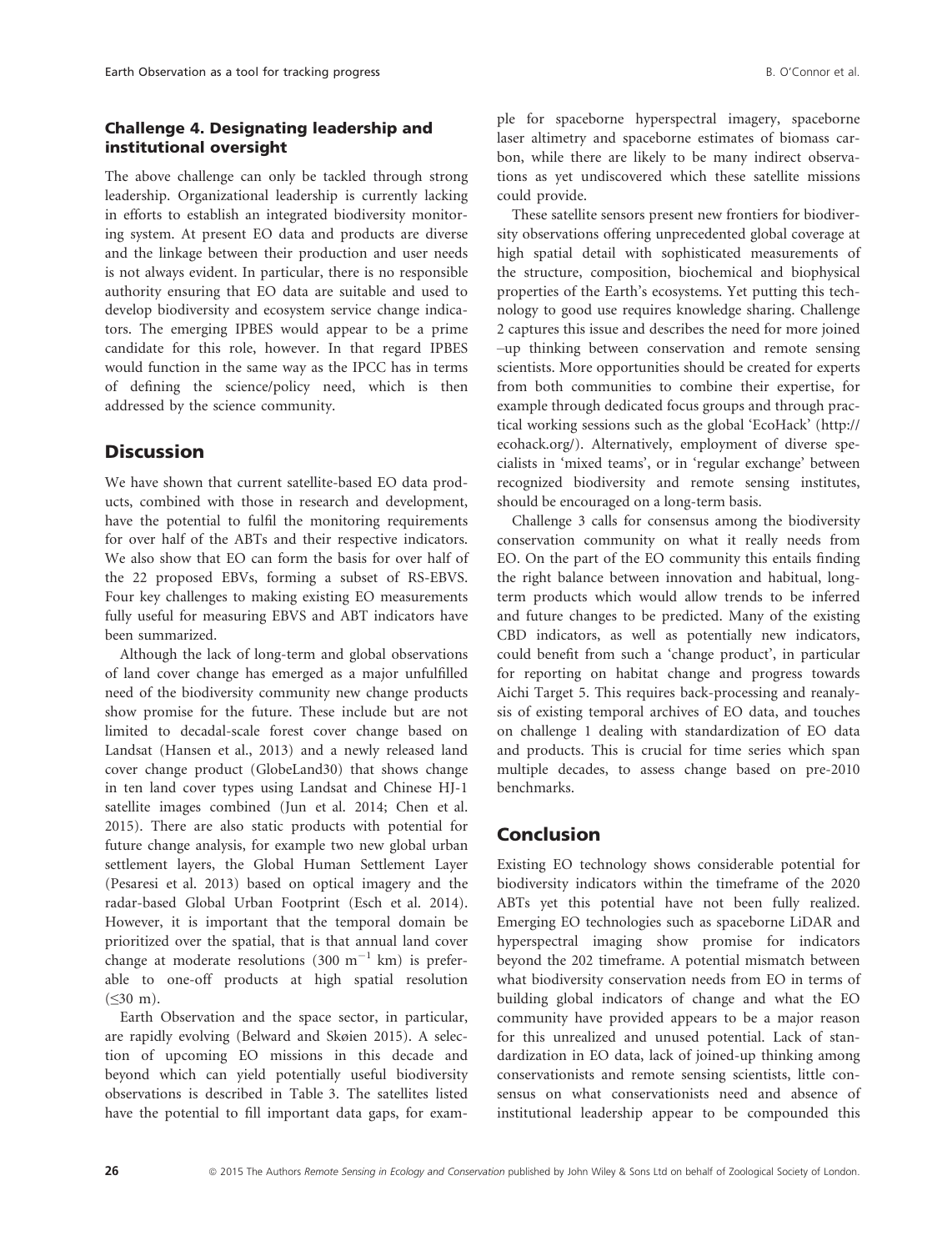problem. The proposal for RS-EBVs as a means to standardize EO observations for biodiversity indicators is one potential solution. This framework also calls for harmonization with non-EO data sources. Four important challenges to the adoption of this framework have been identified. The solution lies in a strategic approach and clear leadership, giving rise to more joined-up thinking between key players across the EO, biodiversity conservation and biodiversity policy sphere. Without this strategy, isolated one-off collaborative initiatives will continue and challenges will persist. There is an over-arching need for a global, conservation-relevant and multi-annual land cover change product for a number of indicators and ABTs. The biodiversity community need to contribute to the discussion on EO for biodiversity indicators and EBVs through forums like IPBES and engage with the EO community through networks such as GEO BON. Otherwise the full potential of EO remains unlocked at least until 2020 and perhaps beyond.

#### Acknowledgments

We thank Eugenie Regan and Matt Walpole at UNEP-WCMC for their invaluable support in the development of this study, together with the 19 interviewees consulted during the review. The EBV concept has been generated by scientific consensus within the GEOSS GEO BON network. This paper was co-financed by the European Commission through the EU BON project (EU 7th Framework Programme, Contract No. 308454), and the Swiss Federal Office for the Environment (FOEN).

## Conflict of Interest

None declared.

#### References

- Andam, K. S., P. J. Ferraro, A. Pfaff, G. A. Sanchez-Azofeifa, and J. A. Robalino. 2008. Measuring the effectiveness of protected area networks in reducing deforestation. Proc. Natl Acad. Sci. USA 105:16089–16094.
- Andrefouet, S., M. J. Costello, D. P. Faith, S. Ferrier, G. N. Geller, R. Hoft, et al. 2008. The GEO Biodiversity Observation Network. GEO BON Concept document. Available at<http://nora.nerc.ac.uk/5620/>
- Belward, A. S., and J. O. Skøien. 2015. Who launched what, when and why; trends in global land-cover observation capacity from civilian earth observation satellites. ISPRS J. Photogramm. Remote Sens. 103: 115–128.
- Beresford, A. E., G. W. Eshiamwata, P. F. Donald, A. Balmford, B. Bertzky, A. B. Brink, et al. 2013. Protection

reduces loss of natural land-cover at sites of conservation importance across Africa. PLoS ONE 8:e65370.

- Brooks, T. M., J. F. Lamoreux, and J. Soberón. 2014. Ipbes  $\neq$ ipcc. Trends Ecol. Evol. 29:543–545.
- Butchart, S. H. M., M. Walpole, B. Collen, van Strien A., J. P. W. Scharlemann, R. E. Almond, et al. 2010. Global biodiversity: indicators of recent declines. Science 328:1164–1168.
- CBD Secretariat 2010. The strategic plan for biodiversity 2011– 2020 and the Aichi biodiversity targets. Document UNEP/ CBD/COP/DEC/X/2. Secretariat of the Convention on Biological Diversity, Nagoya, Japan.
- Chen, J., J. Chen, A. Liao, X. Cao, L. Chen, X. Chen, et al. 2015. Global land cover mapping at 30 m resolution: a POK-based operational approach. ISPRS J. Photogramm. Remote Sens. 103:7–27.
- Corbane, C., S. Lang, K. Pipkins, S. Alleaume, M. Deshayes, V. E. García Millán, et al. 2015. Remote sensing for mapping natural habitats and their conservation status – New opportunities and challenges. Int. J. Appl. Earth Obs. Geoinf. 37:7–16.
- De Sherbinin, A., M. A. Levy, E. Zell, S. Weber, and M. Jaiteh. 2014. Using satellite data to develop environmental indicators. Environ. Res. Lett. 9:084013.
- Defourny, P., G. Kirches, C. Brockmann, M. Boettcher, M. Peters, S. Bontemps, et al. 2014. Land Cover CCI PRODUCT USER GUIDE. Available at [http://maps.elie.ucl.ac.be/CCI/](http://maps.elie.ucl.ac.be/CCI/viewer/download/ESACCI-LC-PUG-v2.4.pdf) [viewer/download/ESACCI-LC-PUG-v2.4.pdf.](http://maps.elie.ucl.ac.be/CCI/viewer/download/ESACCI-LC-PUG-v2.4.pdf)
- Esch, T., M. Marconcini, D. Marmanis, J. Zeidler, S. Elsayed, S. Metz, et al. 2014. Dimensioning urbanization – An advanced procedure for characterizing human settlement properties and patterns using spatial network analysis. Appl. Geogr. 55:212–228.
- Geijzendorffer, I. R., E. C. Regan, H. M. Pereira, L. Brotons, N. Brummitt, Y. Gavish, et al. 2015. Bridging the gap between biodiversity data and policy reporting needs: an Essential Biodiversity Variables perspective. J. Appl. Ecol. doi: [10.1111/1365-2664.12417](http://dx.doi.org/10.1111/1365-2664.12417).
- Global Forest Watch 2014. World Resources Institute. Available at [http://www.globalforestwatch.org/.](http://www.globalforestwatch.org/)
- Hansen, M. C., P. V. Potapov, R. Moore, M. Hancher, S. A. Turubanova, A. Tyukavina, et al. 2013. High-resolution global maps of 21st-century forest cover change. Science 342:850–853.
- Joppa, L. N., and A. Pfaff. 2011. Global protected area impacts. Proc. R. Soc. Biol. Sci. 278:1633–1638.
- Jun, C., Y. Ban, and S. Li. 2014. China: open access to Earth land-cover map. Nature 514:434.
- Kerr, J. T., and M. Ostrovsky. 2003. From space to species: ecological applications for remote sensing. Trends Ecol. Evol. 18:299–305.
- Oindo, B. O., A. K. Skidmore, and P. de Salvo. 2003. Mapping habitat and biological diversity in the Maasai Mara ecosystem. Int. J. Remote Sens. 24:1053–1069.